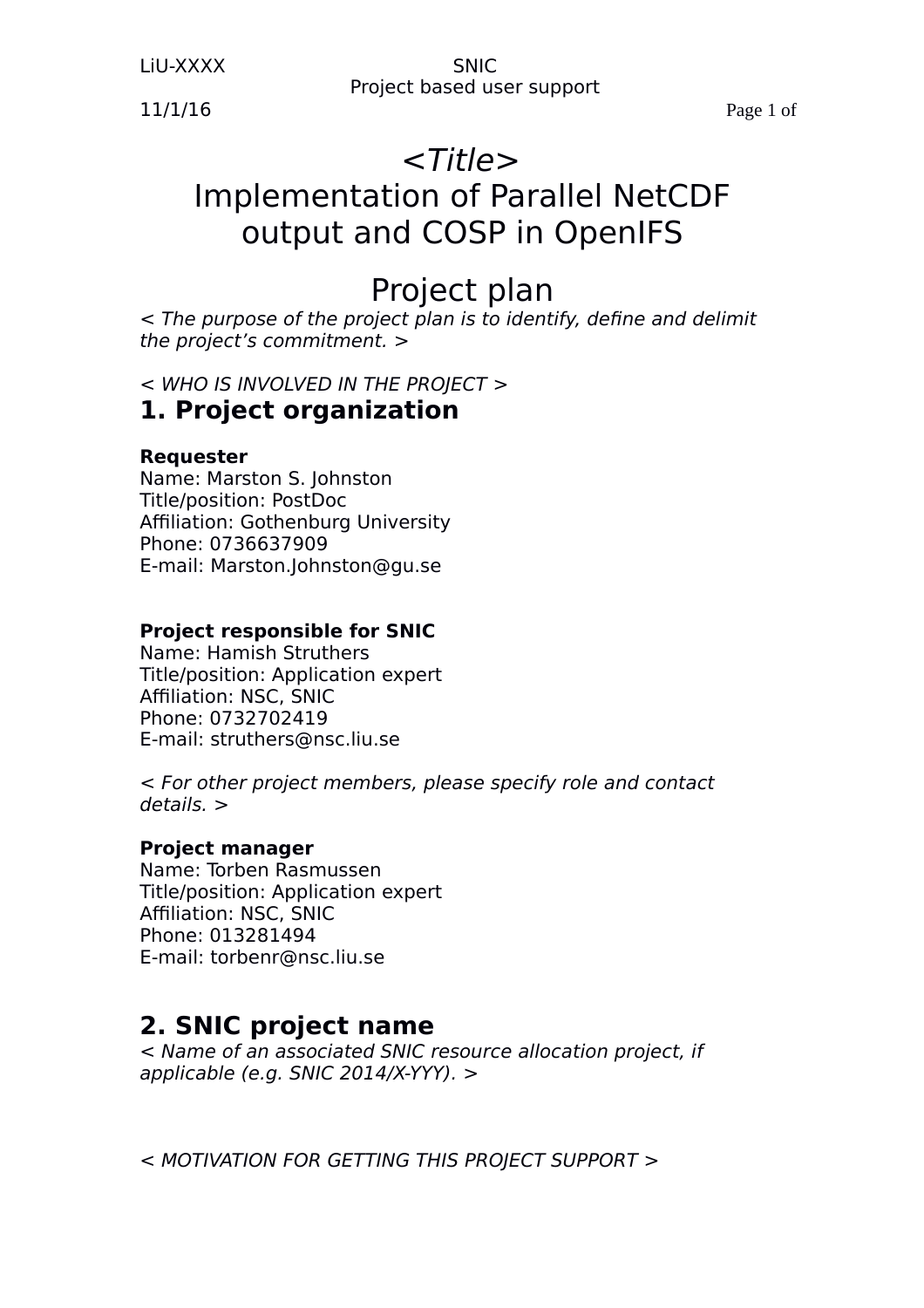### LiU-XXXX SNIC Project based user support

11/1/16 Page 2 of

# **3. Expected enabling benefit**

< Generally provided by the requester. Formulate the expected enabling benefit. That is, the benefit the project will contribute to associated research activities on short and/or long term. How will this further enable research activities for the requester and others? >

Short-term goal:

• Develop a NetCDF ouput in OpenIFS that is capable of handling the full COSP output data arrays.

Long-term goal:

• Fully integrate COSP and parallel NetCDF into the trunk of the official version of the OpenIFS model

COSP will be used as part of the upcoming sixth phase of the Couple Model Intercomparison Project (CMIP6) supported by the Intergovernmental Panel on Climate Change (IPCC). It is extremely important for any prominent model to participate in model intercomparison projects as this allows us valuable opportunities for development in this critical area.

# **4. Impact of the research that the project is associated with**

< Generally provided by the requester. Why is this enabling important? For example, describe how important the software/data is for your current and future research activity and for other national and international research activities. >

## OpenIFS

[\(https://software.ecmwf.int/wiki/display/OIFS/OpenIFS+Home\)](https://software.ecmwf.int/wiki/display/OIFS/OpenIFS+Home) is an atmospheric model being developed by ECMWF and used by a wide range of international institutes, including Swedish modeling groups.

# **5. Why is SNIC assistance needed?**

The proposed project is a technical development of the OpenIFS model and therefore outside the scope of the climate modeling scientific research. SNIC application experts have experience with code modifications of complex models such as OpenIFS.

< WHAT ARE WE HANDS-ON GOING TO DO IN THE PROJECT? AND  $HOW? >$ 

# **6. Project objective**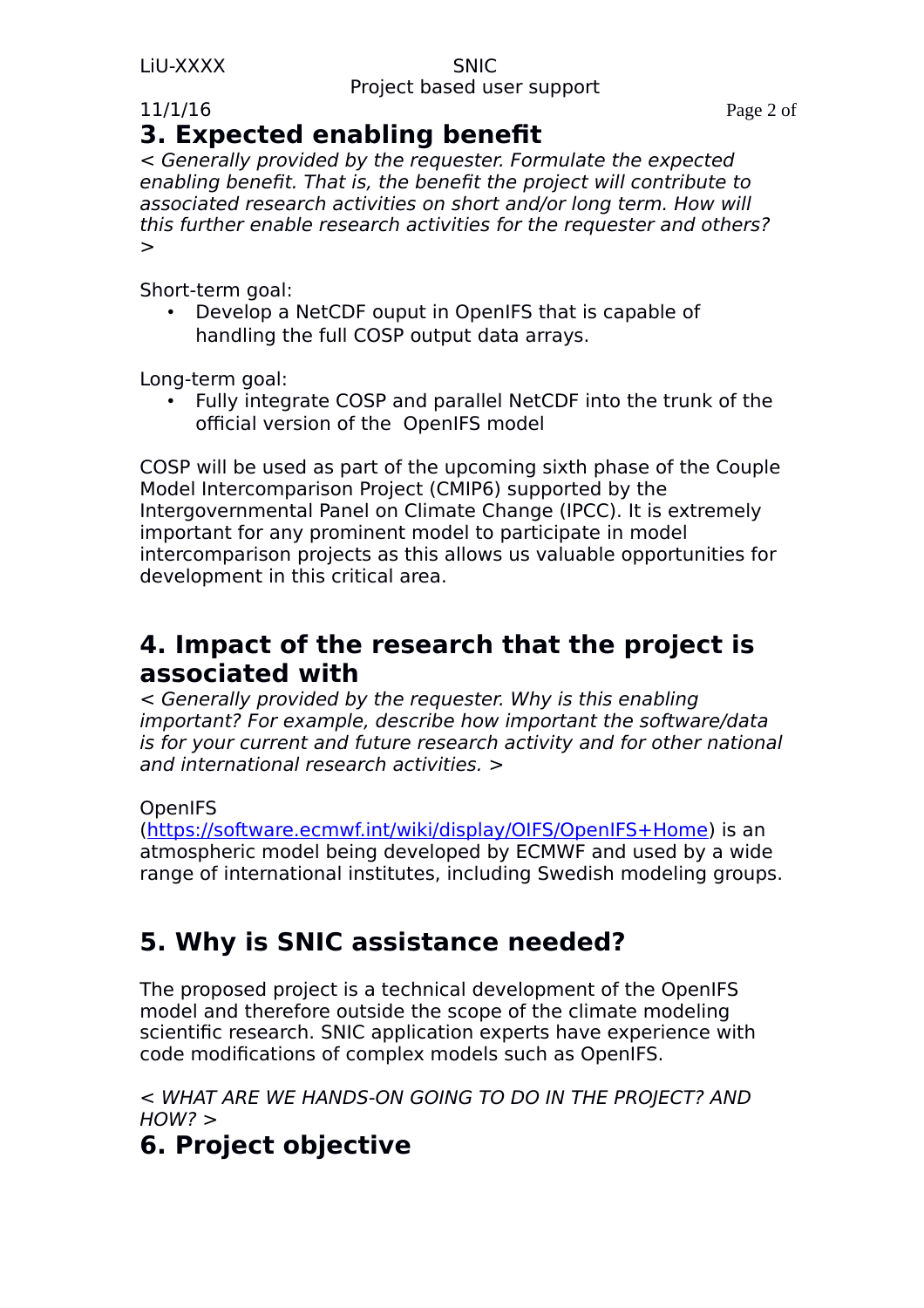### Project based user support

11/1/16 Page 3 of

< Describe briefly the background and formulate the project objective, i.e. what is it intended that the project should do to achieve the expected enabling benefit? How are you going to deliver the requested enabling? >

The standard output file for OpenIFS (IFS: Integrated Forecast System) is GRIB: GRIdded Binary or General Regularly-distributed Information in Binary form. However, not all the output from OpenIFS components are compatible with GRIB. For example, GRIB files can only carry arrays with up to 4 dimensions (time, lat, lon, lev) but one of the latest components, the The Cloud Feedback Model Inter-comparison Project (CFMIP) Cloud Observation Simulation Project (COSP), outputs higher dimensional data. There are currently no active OpenIFS projects to address this problem.

Therefore, we propose a project to setup a NetCDF output module linked to OpenIFS, which will use parallel NetCDF writing. We plan to explore the possibility of using the Community Atmosphere Model's (CAM) output parallel NetCDF library.

### **Deliverables:**

|     | Delivery Description                                          | Schedule             |
|-----|---------------------------------------------------------------|----------------------|
| no. | Implement PIO (NCAR<br>parallel IO library)<br><b>OpenIFS</b> | Completed 2016-12-31 |

# **7. Work plan and resource estimate**

< Specify the required staff resources in PM and the time frame for the project. >

The project will be conducted during 2016-H2. NSC will spend up to 0.5 PM within this project. Person months will be carried by the 'Avancerat national Användarstöd' project.

**Start date:** 2016-06-01 **End date:** 2016-12-31

## **Defined milestones (MS) and decision points (DP):**

< Describe important review points in the form of milestones and decision points. >

| Milestone/Decision Description |                          | Date       |
|--------------------------------|--------------------------|------------|
| point                          |                          |            |
| MS                             | Implement PIO within IFS | 2016-12-31 |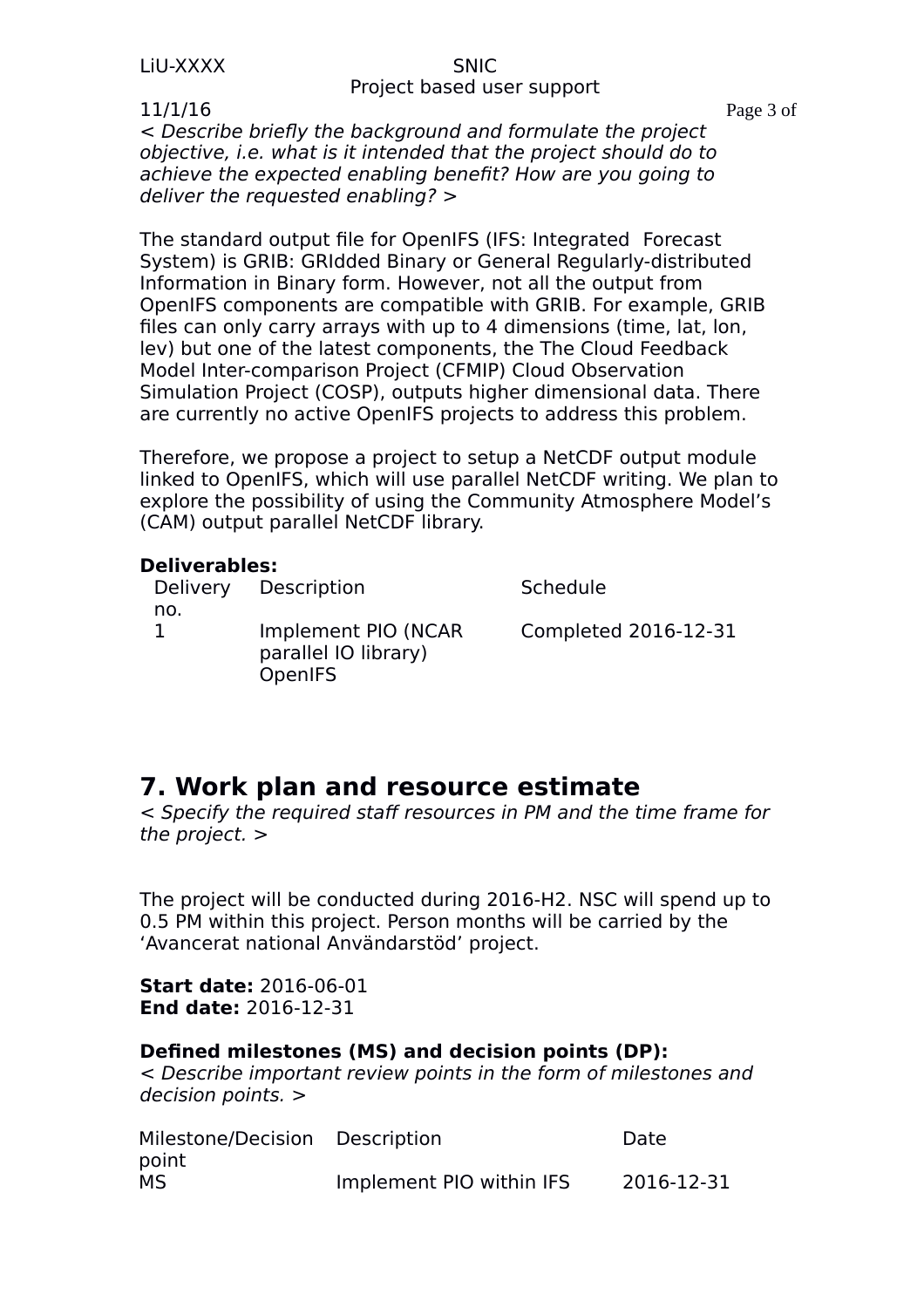### LiU-XXXX SNIC Project based user support

DP Evaluate the functionality and performance of PIO and ESMF

11/1/16 Page 4 of 2016-10-31

## **Responsibilities:**

< Describe the responsibilities of the various project members and stakeholders. Who is responsible for what? And who decides what? >

- Installing (compiling and testing) PIO and ESMF libraries on NSC systems: Hamish Struthers
- Implementing PIO within OpenIFS: Marston S. Johnstion, with assistance from Hamish Struthers, Mats Hamrud (ECMWF) and Andrew Gettelman (NCAR)

### **Communication and dialogue:**

< Describe how the project members will keep each other updated throughout the project. Describe how results, decisions, project changes, etc. will be discussed and communicated. >

## **Confidentiality requirements:**

N/A

# **8. Approval**

< The signatures of all parties confirm the validity of the project plan. The SNIC office can overrule this approval or require adjustments to the project plan, such as the amount of PMs that can be spent in the project. >

I agree to the objective, scope, and responsibilities described in this project plan:

| Requester        | <b>For SNIC</b> |
|------------------|-----------------|
| Date:            | Date:           |
|                  |                 |
| Marston Johnston |                 |